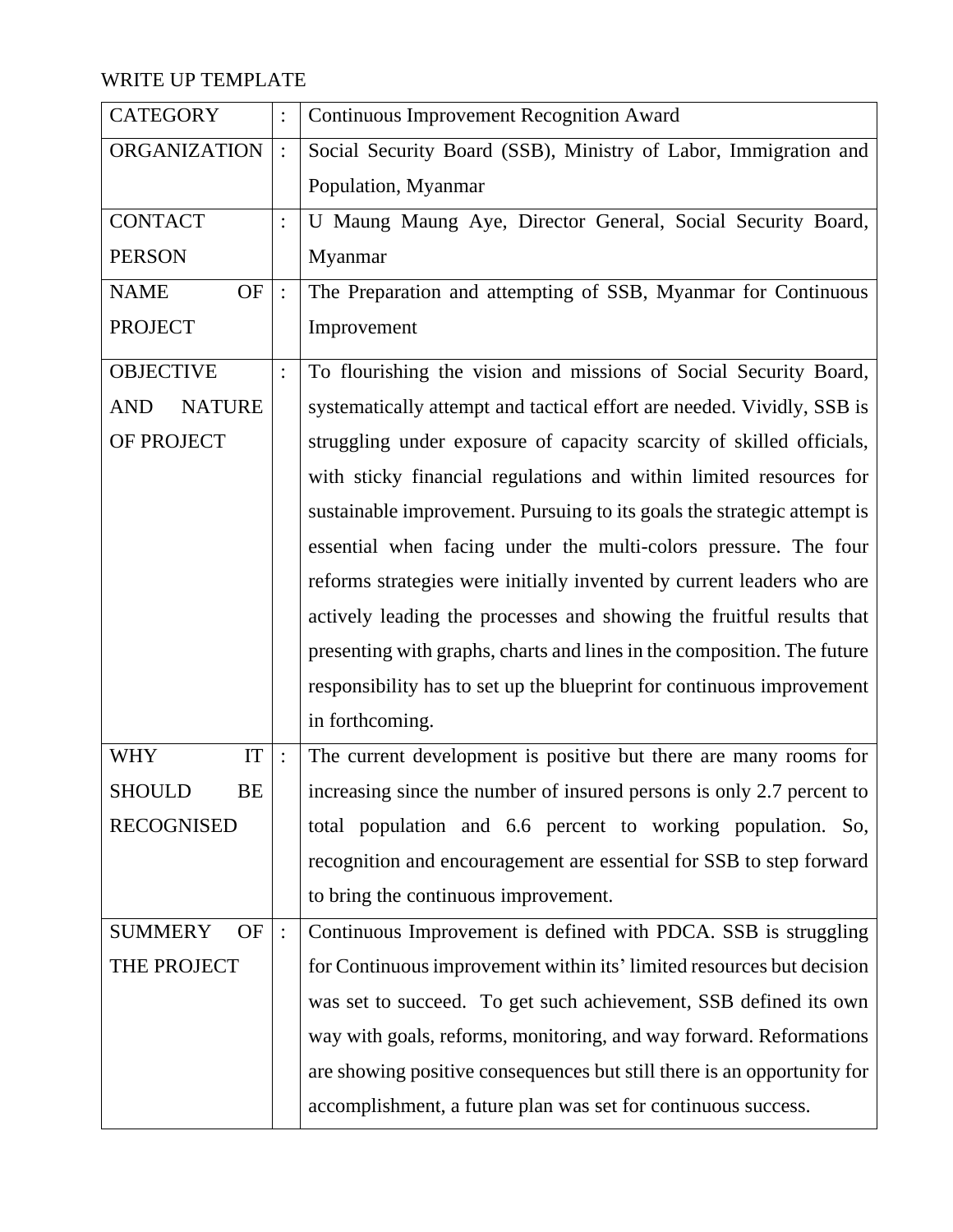# **The Preparation and attempting of SSB, Myanmar for Continuous Improvement**

"Continuous improvement, sometimes called continual improvement, is the ongoing improvement of products, services or processes through incremental and breakthrough improvements. These efforts can seek "incremental" improvement over time or "breakthrough" improvement all at once"<sup>1</sup>. Continuous Improvement cycle model is defined with P (plan), D (do), C (check), and A (act or adjust) according to Dr William Edwards Deming in the 1950s. Similarly, the most widely used tools for the continuous improvement model are defined by SSB with vision, mission, reforms, monitoring and evaluation, and way forward.



*Chart-1*

*Source: [kanbanize.com/lean-management/improvement/what-is-pdca-cycle](https://kanbanize.com/lean-management/improvement/what-is-pdca-cycle)*

*<sup>1</sup> <https://asq.org/quality-resources/continuous-improvement>*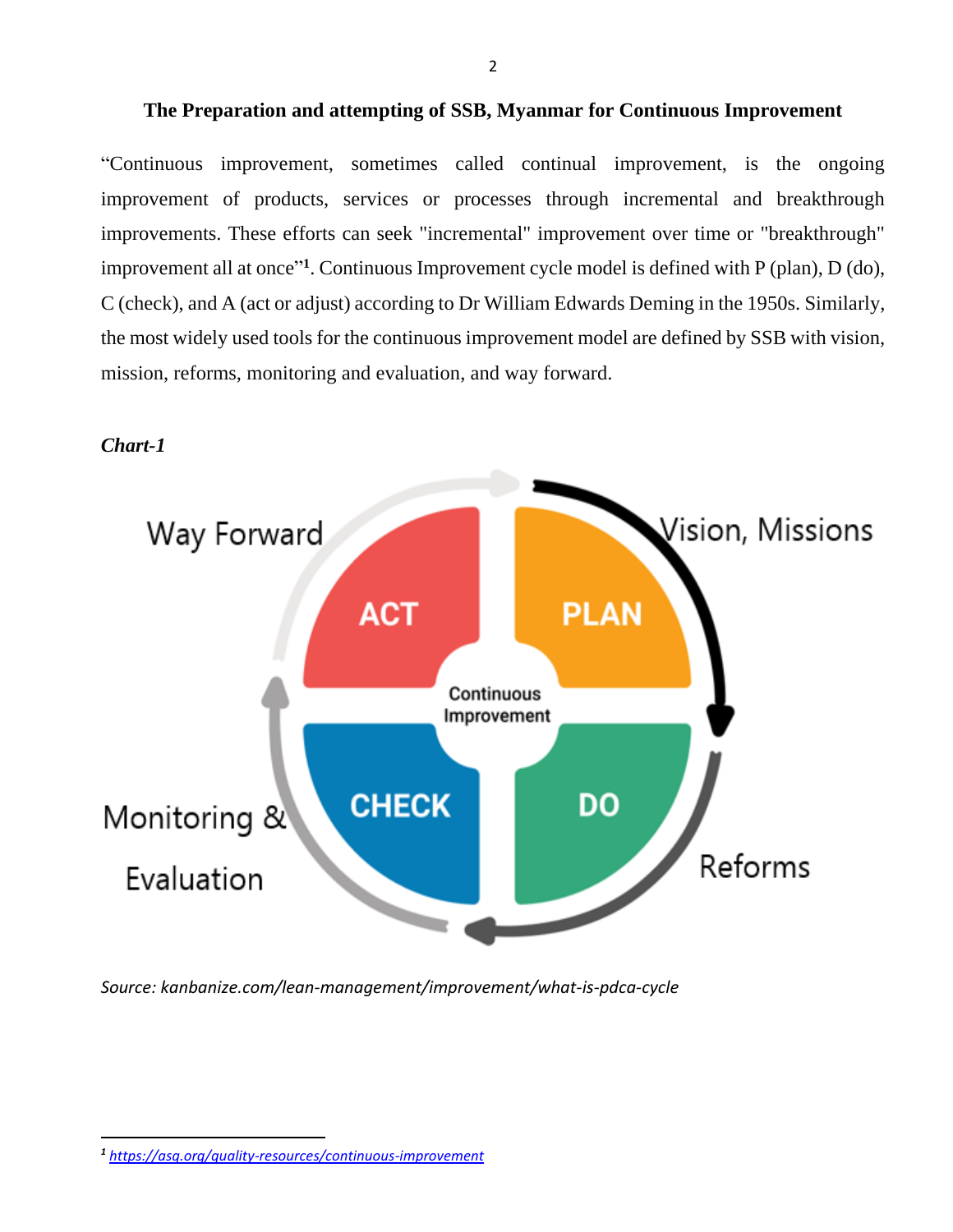## **Vision and Mission**

The Vision is "Make the Social Security Scheme as a national one".

The Missions are as follows;

- 1) To make the employers and employees meet their health and social needs. To increase productivity and to contribute the economic development of the nation by ensuring that the workers and the state have the common responsibility of ensuring the welfare of them, the state's main productive force.
- 2) To make the public enjoyable more social security and healthcare system voluntarily
- 3) To increase public trust in the welfare system by providing benefits that are in line with the actual situation.
- 4) To be drawn back some of the contributions paid by the employers and workers as savings in accord with the stipulations
- 5) To obtain the right to continued medical treatment, family assistance benefit, invalidity benefit, superannuation benefit, survivors' benefit, unemployment benefit, the right to residency and ownership of housing after retirement in addition to health care and pecuniary benefit for sickness, maternity, decease and employment injury of the workers.

# **The Reforms**

To achieve the vision, missions, SSB is generating the fourth reforms to expose and eliminate root causes of problem that hindering the improvement. The administrative, the information technology, the Medical, and the legal reforms are also implementation to be in fulfilment of Myanmar Sustainable Development Plan (MSDP), National Social Protection Strategic Plan (NSPSP), and commitment to Universal Health Coverage by 2030. To comply with the intension and ambition, the system SSB has to adjust and remove its old mechanism by substituting the new provision time to time with technical assistance by International Labor Organization (ILO). The reforms are as follows;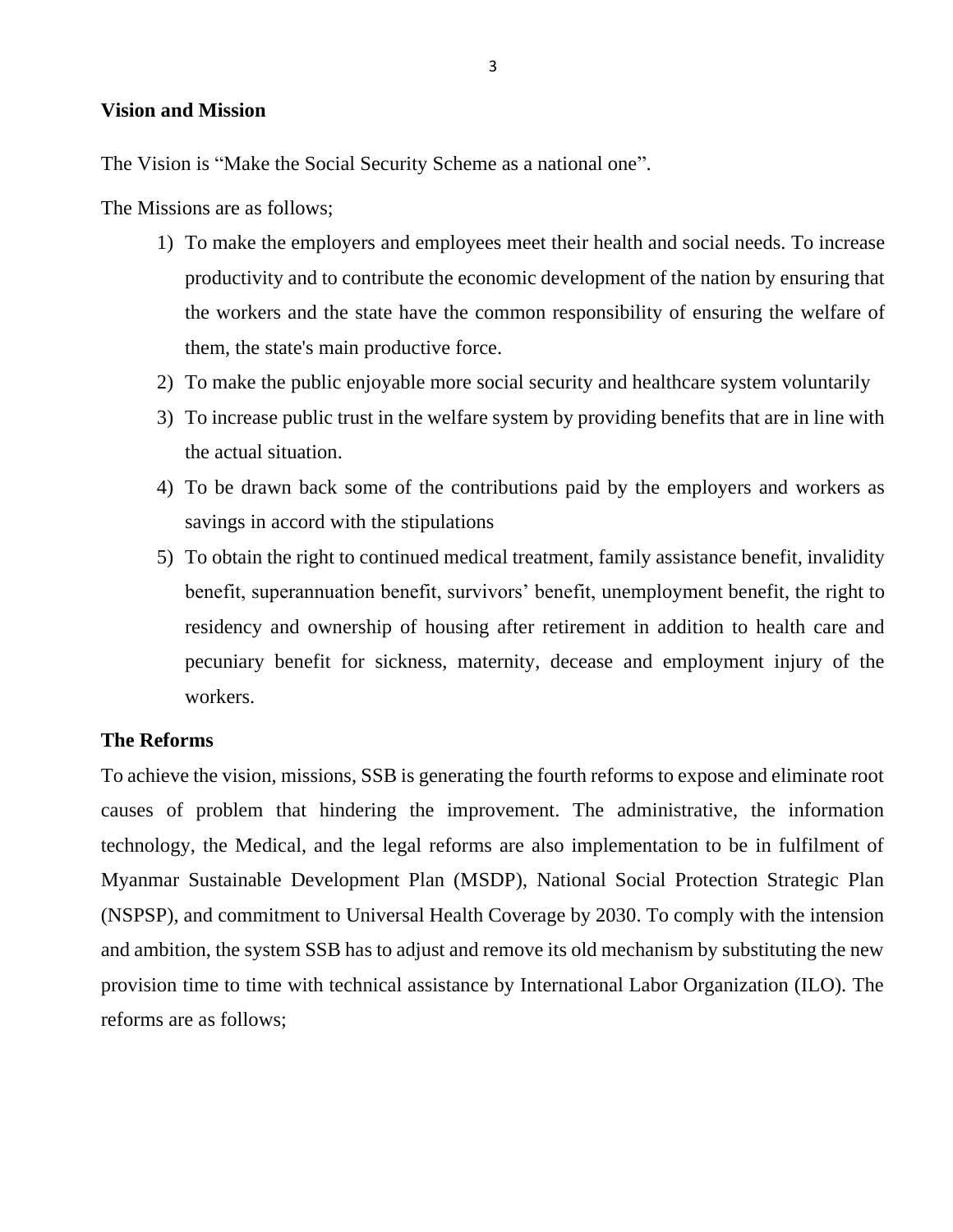#### 1) Administrative Reform

Social Security Head Office shares the power by allowing the decision making to Divisional level office, township level office and worker hospitals in order to get quick win, easy, and smoothness for insured person. The processes for claiming benefits and steps for verification as insured establishment was reduced according to the guidance of the government, suggestion of development partners and SSB's insured employer and employee. You might notice that the ranking of ease of doing business indicator for Myanmar is not much grand but still improving. SSB is struggling with the syndicate for National Paying Tax Indicator that is supporting to the central committee of attaining higher ranking of ease of doing.

#### 2) Information Technology Reform

Myanmar is quite behind in terms of infotech and data processing. The procedure and mechanism are running manually which take much time and effort when the others in modern technologies. So, SSB is implementing Management Information System with ILO's experts. The IT capacity building for the staffs are running with the tight schedule guiding by specialists. The reimbursement to insured persons is now start to using online payment (Wave Money). Not much later, the cash benefit payment, the contribution, the registration for both employer and employee will be functioning at the IT platform.

## 3) Medical Reform

Myanmar had kept a commitment to reach the perfect scheme of Universal Health Care (UHC) in 2030. SSB is one of the stakeholders to fulfill the commitment of the State. If SSB earns more insured population, the state can reduce her burden to follow to UHC. Even SSB has 3 hospitals and 155 dispensaries but now 14 health service providers are actively implementing in a model of Purchaser-Provider Split (PPS), according to the data of SSB head office on May 31, 2020. Among these 14 providers, 7 providers agree to Capitation payment and another 7 agree to Fee-for-service (FFS) mechanism with SSB. Now, SSB is still expansion of healthcare providers network and contracting with public health facilities. The cash reimbursement routine is quite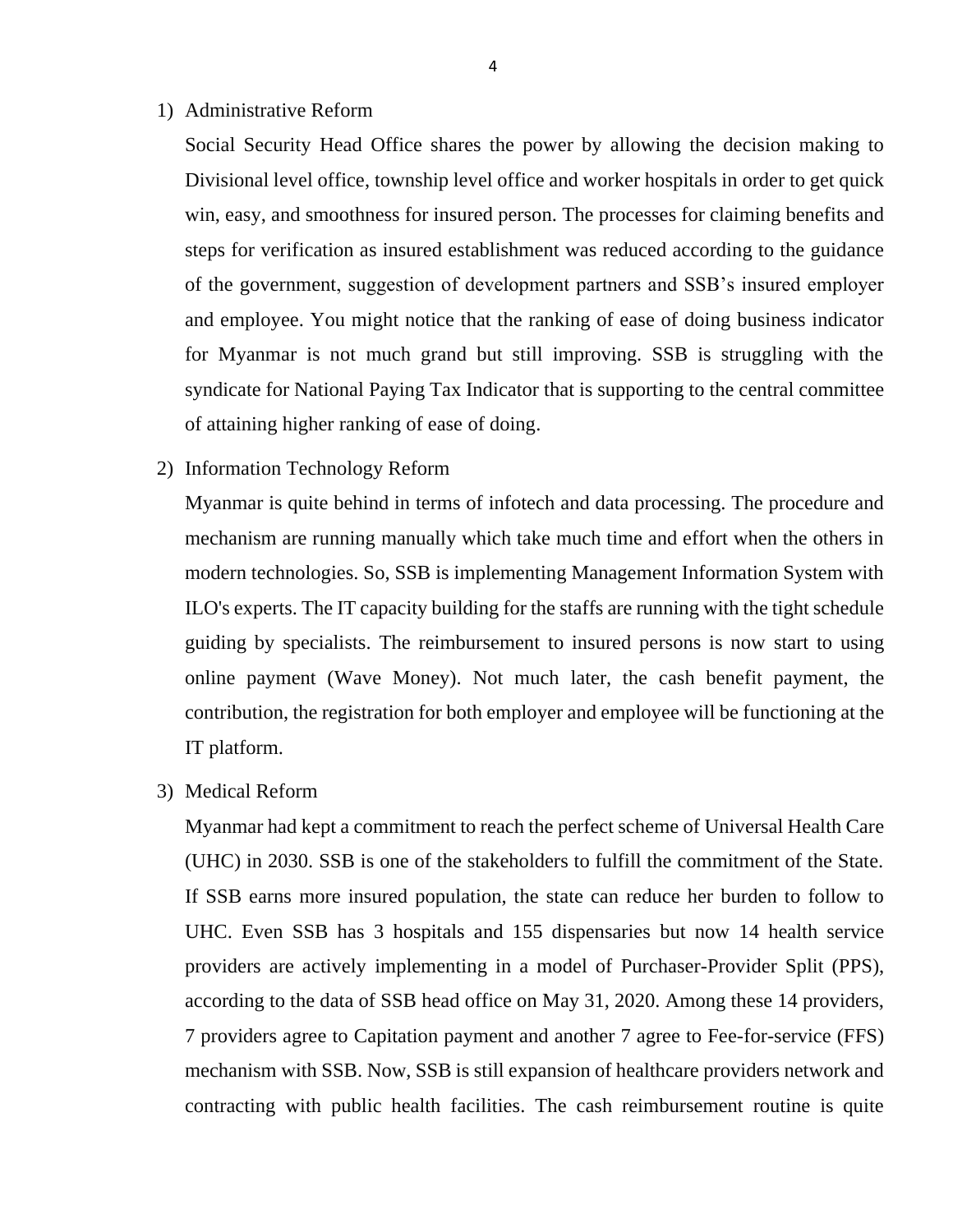smoother and quicker than before since the Medical Reimbursement Board meeting is hold at least four times a month.

4) Legal Reform

SSB has been implementing the new social security scheme under Social Security Law, 2012 since April 1, 2014. ILO pointed it out the 2012 Social Security Law that there is still room for improvement to be in line with the intonational norms. For example, article 35(a) and (b) is granting the employer and employee to retreat their contribution. And article 62(a) and (b) is allowing the survivor to get lump sum or installment instead of monthly pension. SSB intend to reduce the threshold of employee for the establishment is at least five workers to be in the scheme. Reviewing the law to ensure in line with Convention 102 and to be harmonious with international practices.

## **Monitoring and Evaluation**

SSB pays more attention on monitoring and evaluation to be sure that progress is continuity. Monitoring scenario starting from 2014-2015 fiscal year<sup>2</sup> in this composition. According to the projection for insured person at 2030 will be above 5 million. The average growth rate is 12.71%. The health expenses and cases are increasing dramatically, we found that SSB caring to workers continuous improving. The capacity of SSB's official is also continuous improving. According to the finding of number of clients to per official ratio was 1:358 at 2014-2015. Continuous progress to 1:372, 1:430, 1:478, 1:505, and 1:579 for each period. Data is showing that the capability of staff is developing.

*<sup>2</sup> The old fiscal year of Myanmar begin from April 1 and ended on March 31, the new fiscal year begin from Oct 1 and ended on Sept 30. New fiscal year start from 2018-2019 financial year until at present.*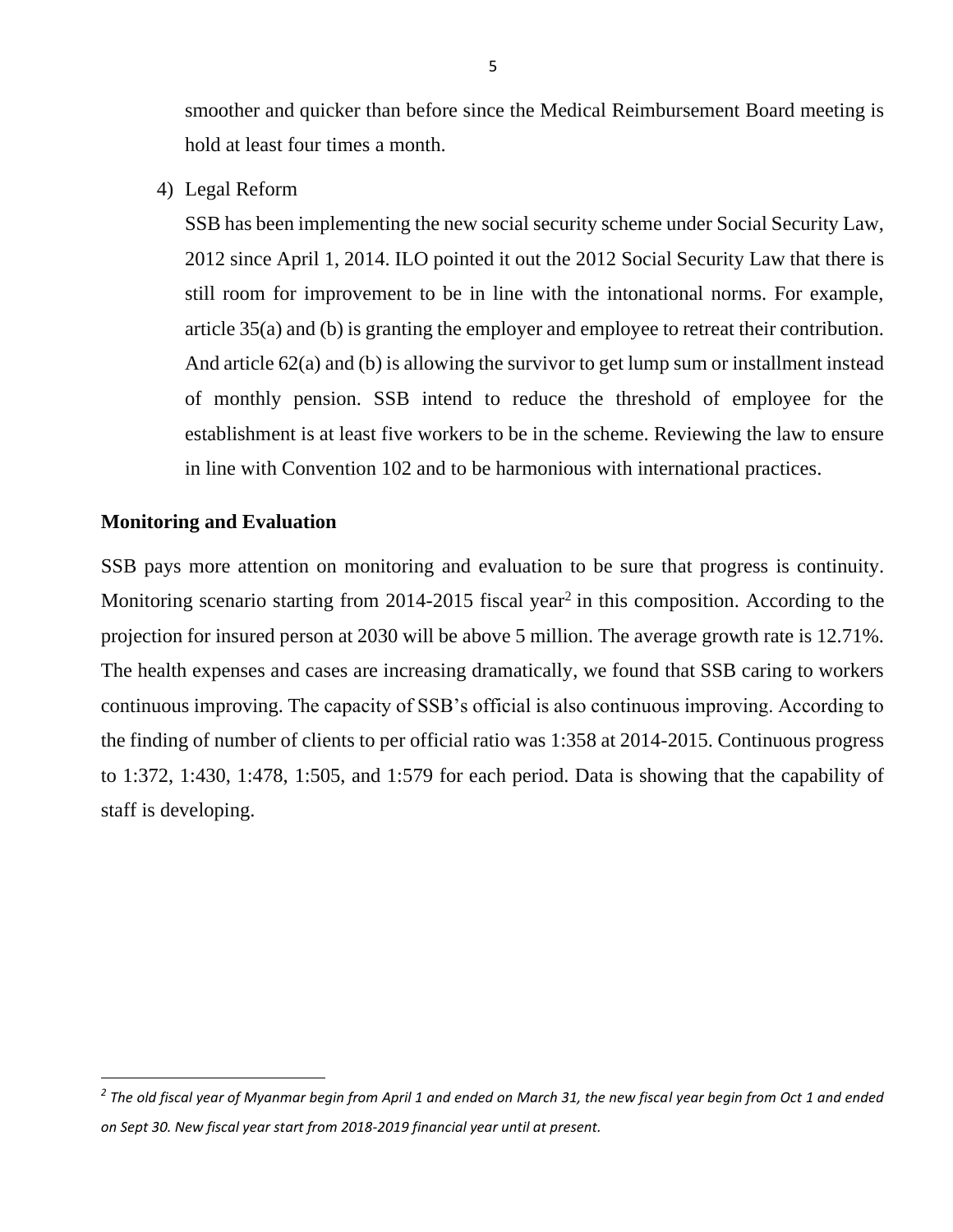



*Source: Research and Planning Department, SSB Head Office, Myanmar*





*Source: Research and Planning Department, SSB Head Office, Myanmar*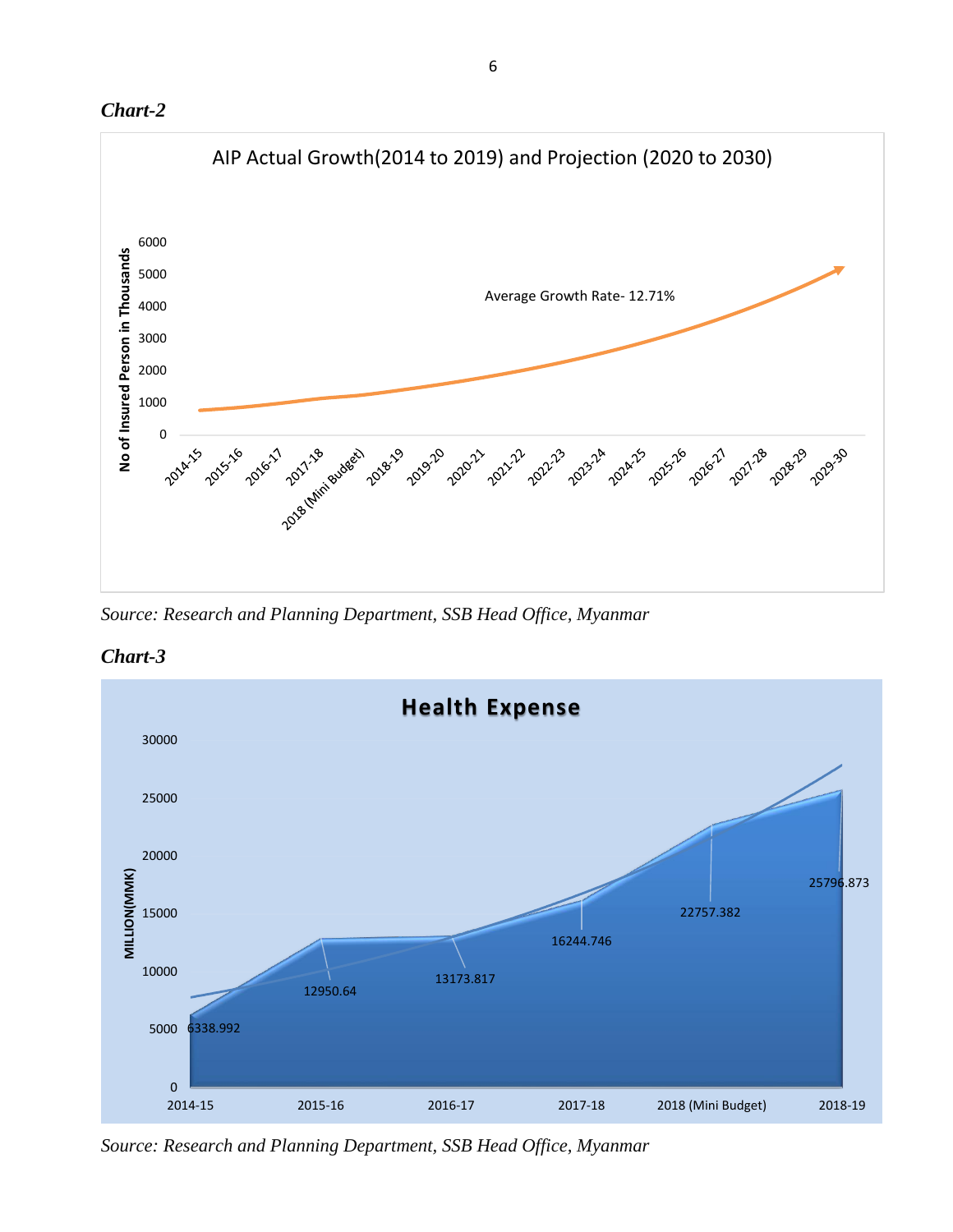



*Source: Research and Planning Department, SSB Head Office, Myanmar*





*Source: Administration Department, SSB Head Office, Myanmar*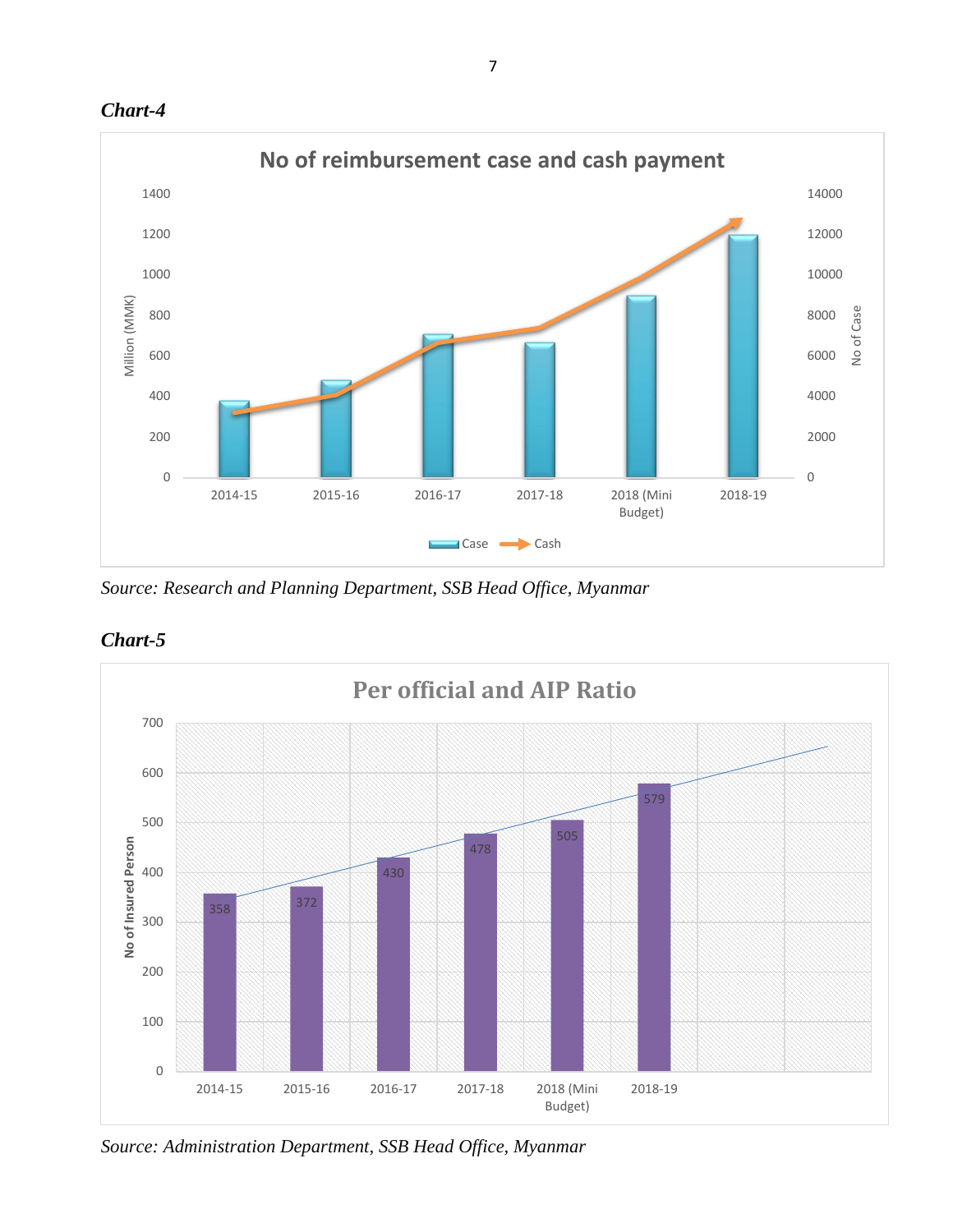# **Way Forward**

In compliance with the commitment of the government to achieve UHC, to accomplish vision, mission and also conformity with the ILO Convention 102, SSB has adopted the following way forward;

- 1) To extend the social security coverage to the whole nation
- 2) To extend the social security coverage for informal economy workers
- 3) To extend the network of contract with private and other public health facilities
- 4) To implement the unemployment insurance system
- 5) To carry out further research for long-term success and sustainability

There are many concerns that need to be addressed on the way where SSB is moving forward;

- 1) In extending the social security coverage across the country, the geographical distribution, the socio-economic development of the specific area, the number of working population and the status of establishments in specific area are considered to implement.
- 2) In extending the social security coverage for informal economy workers, creating special scheme for them is being considered to be more effective to develop a new contribution model.
- 3) For being able to deliver affordable, accessible, equitable and effective health care services with good quality to workers, contracting with private and other public health sector providers with strategic purchasing is crucial.
- 4) Preparing for designing and costing technical services to establish the foundation of unemployment fund in order to implement the unemployment insurance system.
- 5) Conducting research is required to support the policy maker based on evidence in order to make decision to enhance the services and sustain the fund.

So, SSB makes never-ending efforts and approaches to boost the health care services and deliver cash benefits timely and systematically for the sake of insured workers. The processes of reform activities are functioning strategically and deliberately to eliminate root causes of problems. Improvements are evaluated and monitored for sustainment. vision, missions and way forward are set to make the continuous improvement long lasting.